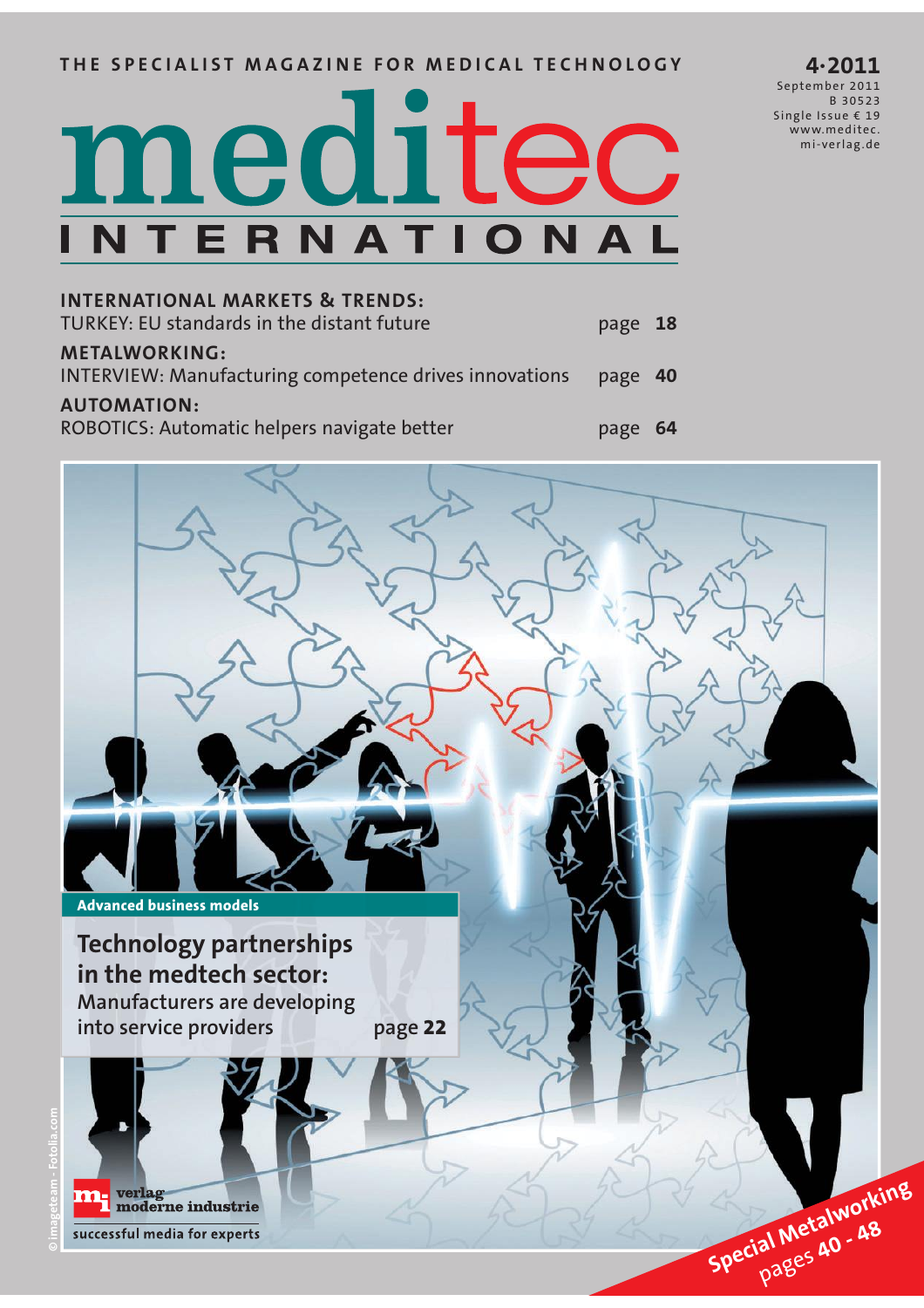# **In the clutches of microfluidic systems**

**Increasingly smaller sample quantities are required to obtain reliable diagnostic results. As a result, measuring equipment is also getting downsizing. A mobile analysis laboratory based on lab-on-a-chip technology able to detect microorganisms shows how process integration and automation can cut hardware costs without adversely impacting on quality and speed.**

There is an obvious trend in diagnostics towards increasingly small sample quantities. Manufacturers of measuring technology, here is an obvious trend in diagnostics towards increasingly small sample quantities. Manumicrofluidics and pump technologies continue to push ahead with miniaturizing their devices, penetrating new fields as they do so. Mobile labs cost less than classic lab analysis thanks to the reduced amount of apparatus, and

they consume less material, too. According to the VDE Innovation Monitor, most innovation stimuli for a wide range of applications in medical technology come from micro engineering and nanotechnologies. According to many experts, microfluidic integration of laboratory processes is well on the way to replacing time-consuming methods with fast, automated on-si-

> **Valve clusters: valves clustered in groups are high-performance, compact alternatives to conventional solutions.**

> > Photo:  $p_{rc}$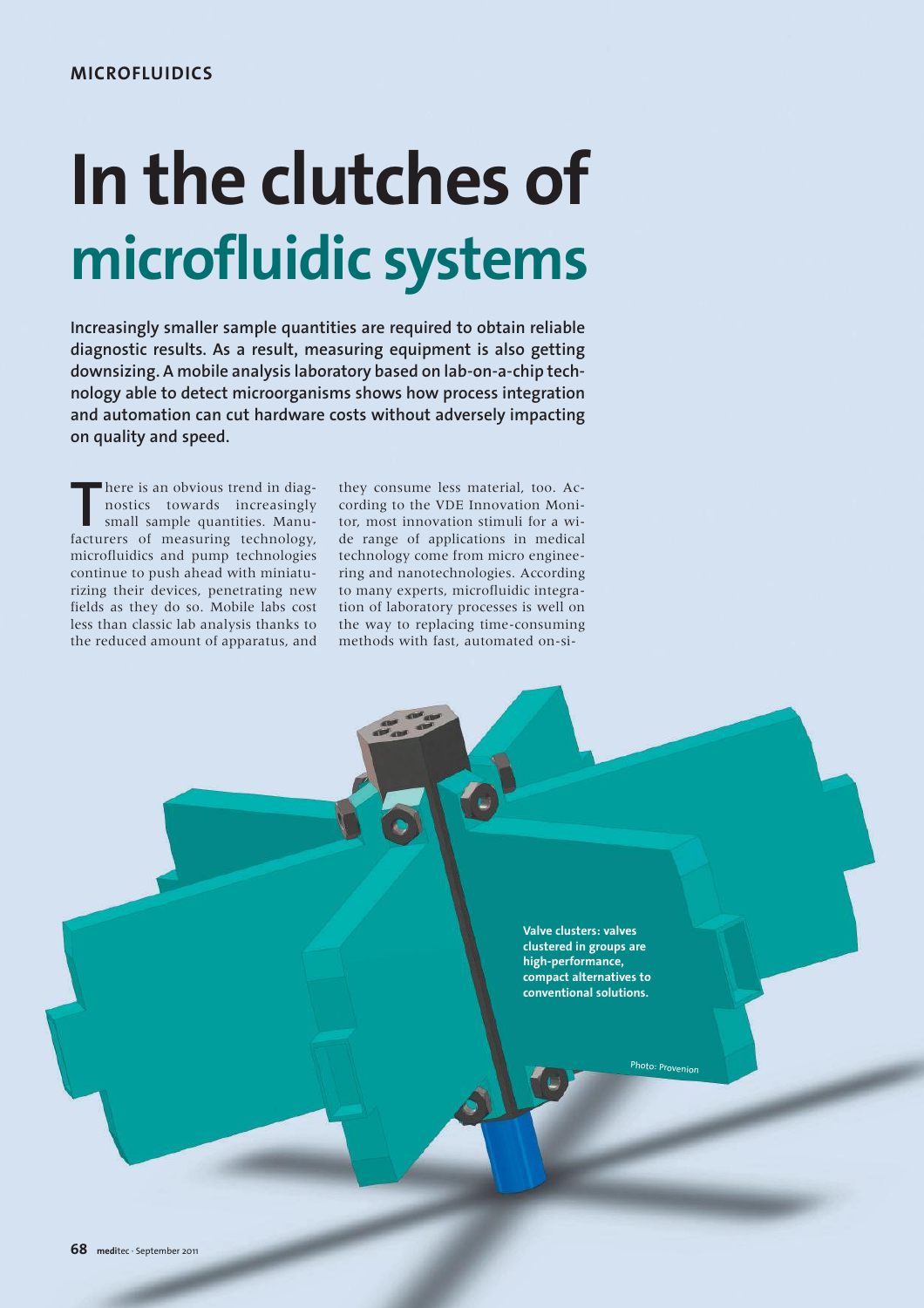te analysis. Compact, highly-integrated devices are required which are simple to operate and can identify and reliably analyse a wide range of parameters. For users it is important to gain access to lab-on-a-chip technology as quickly and simply as possible without putting their own development too much at risk.

Microfluidic systems are always in demand when fluids have to be transported, mixed or analysed within a very small space – whether biomolecules in water or blood cells or bacteria in tissue fluid. The potential of lab-on-a-chip

technology is illustrated clearly by a current example from the field of drinking water analytics.

#### Lab-on-a-chip technology

The brief was highly delicate and by no means run-of-themill: a highly sensitive, portable analysis device was to be developed to monitor drinking water. The development consortium was made up of leading protagonists including representatives of research institutes. molecular biologists, software specialists and mechatronics experts. The main focus of online drinking water monitoring is the early detection of pathogenic contamination without significant expenditure in terms of

## **German Summary**

Der Trend in der Diagnostik zu immer kleineren Probenmengen ist unübersehbar. Die Hersteller von Messtechnik, Mikrofluidik und Pumptechniken treiben die Miniaturisierung ihrer Geräte weiter voran und erschließen darüber neue Einsatzfelder. Das mobile Labor kostet wegen des geringen apparativen Aufwands weniger als eine klassische Laboranalyse und verbraucht weniger Material. Laut VDE-Innovationsmonitor gehen von den Mikro- und Nanotechnologien die größten Innovationsimpulse für viele medizintechnische Anwendungen aus. Der deutschsprachige Beitrag ist nachzulesen auf www.meditec.mi-verlag.de /medi0411flui

personnel and logistics. The project stems from concerns on the part of the EU Commission that the drinking water supply could be the target of bioterrorist attacks during large-scale political or sporting events. Reliable and fast detection of such attacks is currently difficult. The new analysis device is to use a lab-on-a-chip technology to allow virtually continuous monitoring of the flow of drinking water directly at the endangered supply nodes.

Development engineers are involved from the company Provenion based in Kirchseeon near Munich. Their med-



Shrinkage without loss: this device increases the concentration of the water components by means of tangential ultrafiltration in hollow fibre filters, reducing the comnonents of 32 .<br>litres of water to a volume of just 20 millilitres.

# **DURABILITY MAKES** THE DIFFERENCE

The mayfly (Ephemeroptera)

2.800 species worldwide Lifetime:  $2 - 50$  h

Visit us at COMPAMED. Düsseldorf, hall 08a, stand K19.

# Jade **1420 BLDC** (diaphragm pump)

Unique worldwide

Lifetime: up to 20,000 h



## The new JADE with maximized lifetime

- Wear-free due to electronic commutation
- Adjustable
- · Ultralight
- · Extremely quiet
- · Outstanding EMC
- Very compact

#### **Gardner Denver** Thomas GmhH

Benzstraße 28 82178 Puchheim Tel.: +49 89 80900 0 Fax.: +49 89 808368

#### www.ad-thomas.com